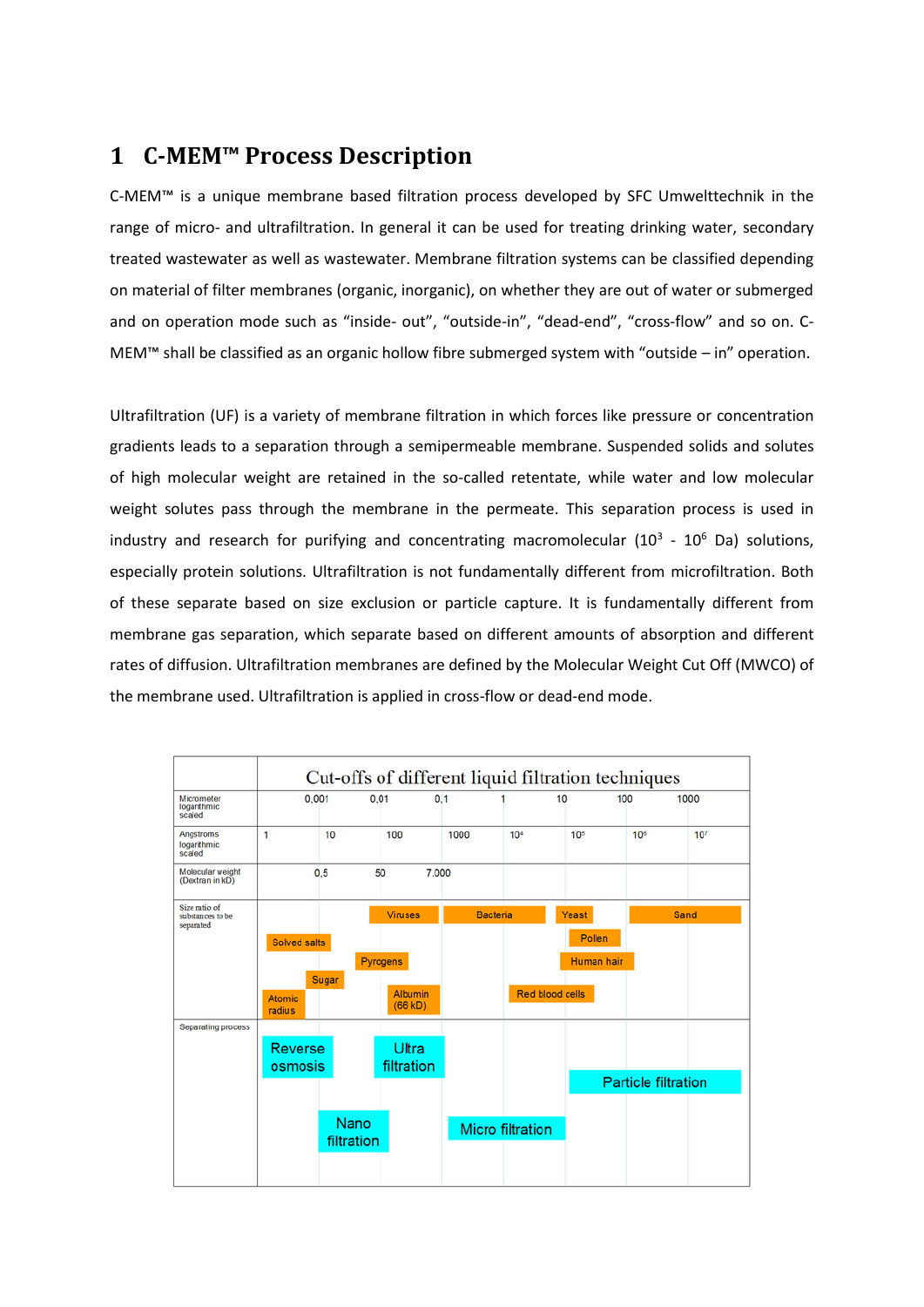## 1.1 C-MEM™ System

The basic principle of the filtration is that porous organic hollow fibre membranes with micro-pores are used as basic filtration media.



**Figure 1:** REM picture of membrane surface of C-MEM™ hollow fibres with retained bacteria



Figure 2: Schematic picture of C-MEM<sup>™</sup> Hollow fibres for "outside – in operation"

The fibres (**Figure 2**) show outside diameters of less than 1 mm (0.3 - 0.5 mm depending on application).

In order to obtain sufficient surface area and to allow constant fluxes several hundred of parallel fibres (1-3m long depending on application) are combined to bundles and are wound up around a carrier cartridge (**Figure 3**).

The carrier cartridge has a suction connection for filtered water (top) and a pressure air connection for air scour (bottom) which allows cleaning the fibers from outside simultaneously to normal operation.

About 100 of such cartridges are combined in one module where air scour and filtered water connections are given and are connected to individual service pipes and valves.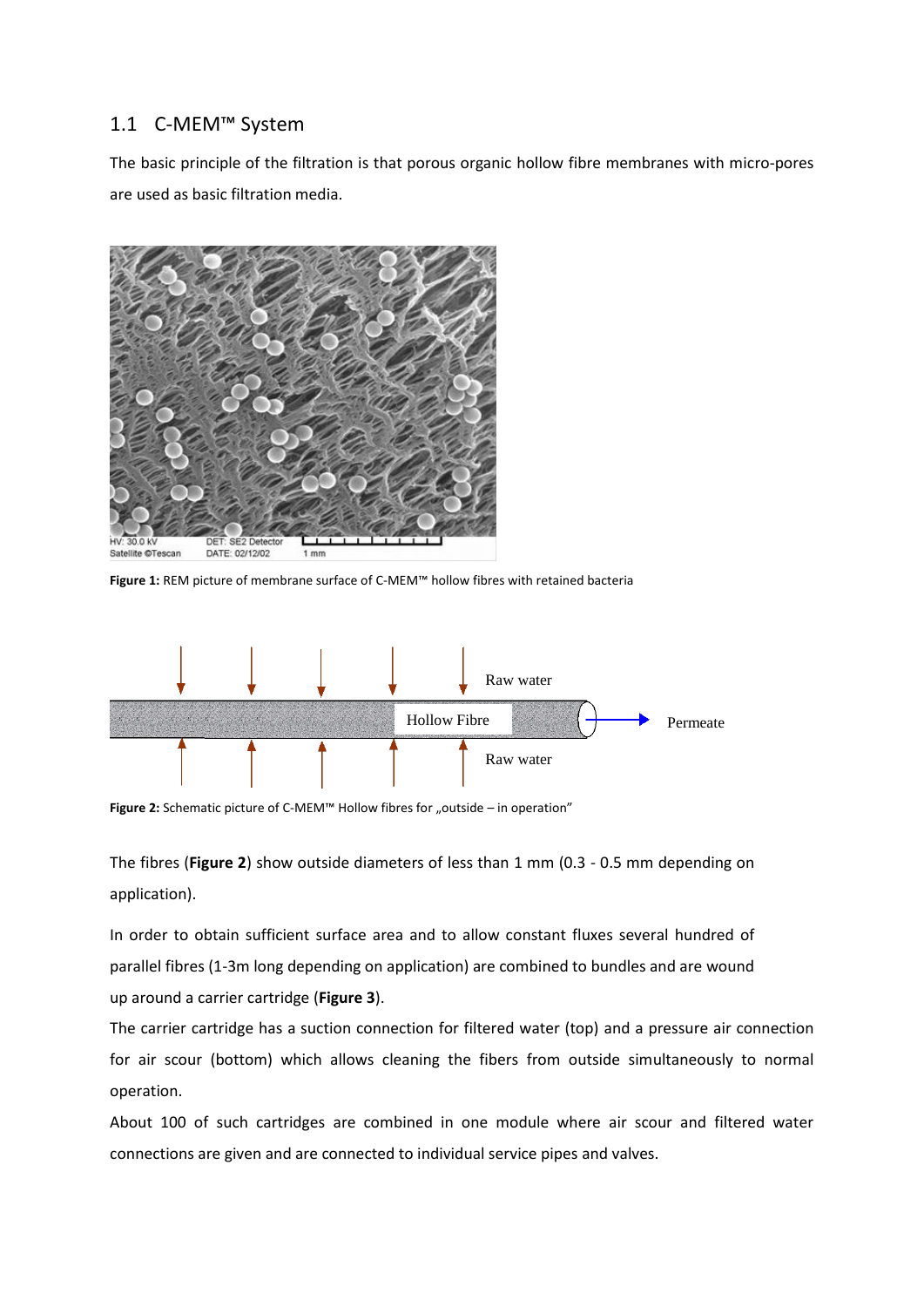

**Figure 3:** C-MEM™ cartridges

In larger plants modules (**Figure 4**) are grouped together in order to allow economical operation and connection to the filtered water, backwash water, backwash air, air scour and CIP cleaning system. Modules are finally submerged into a filter basin where raw water is filtered through the C-MEM™ system.



**Figure 4:** Typical Module arrangement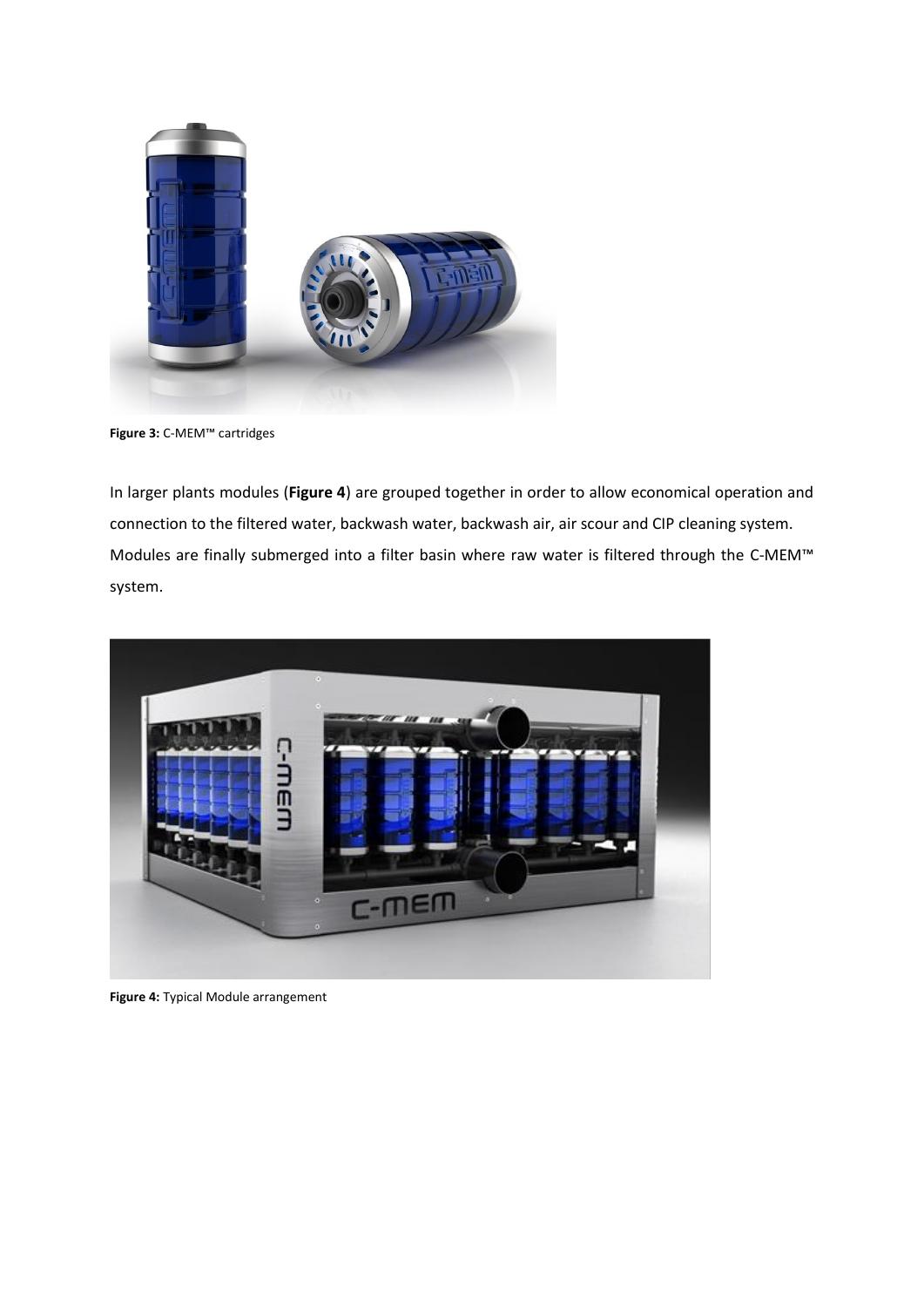**C-MEM submerged** 



**Figure 5:** Typical C-MEM plant arrangement

## 1.2 Description of Operation

During normal operation all modules are operated in the production mode: via the under pressure from the suction pump the membranes produce filtrate through the hollow fibres in "outside-in operation". Periodically the air scour system will prevent the fibres from clogging and will prolong the normal operation mode of a module (or a group of modules).



**Figure 6:** Module in "production mode" (left) and module during "inside-out mode"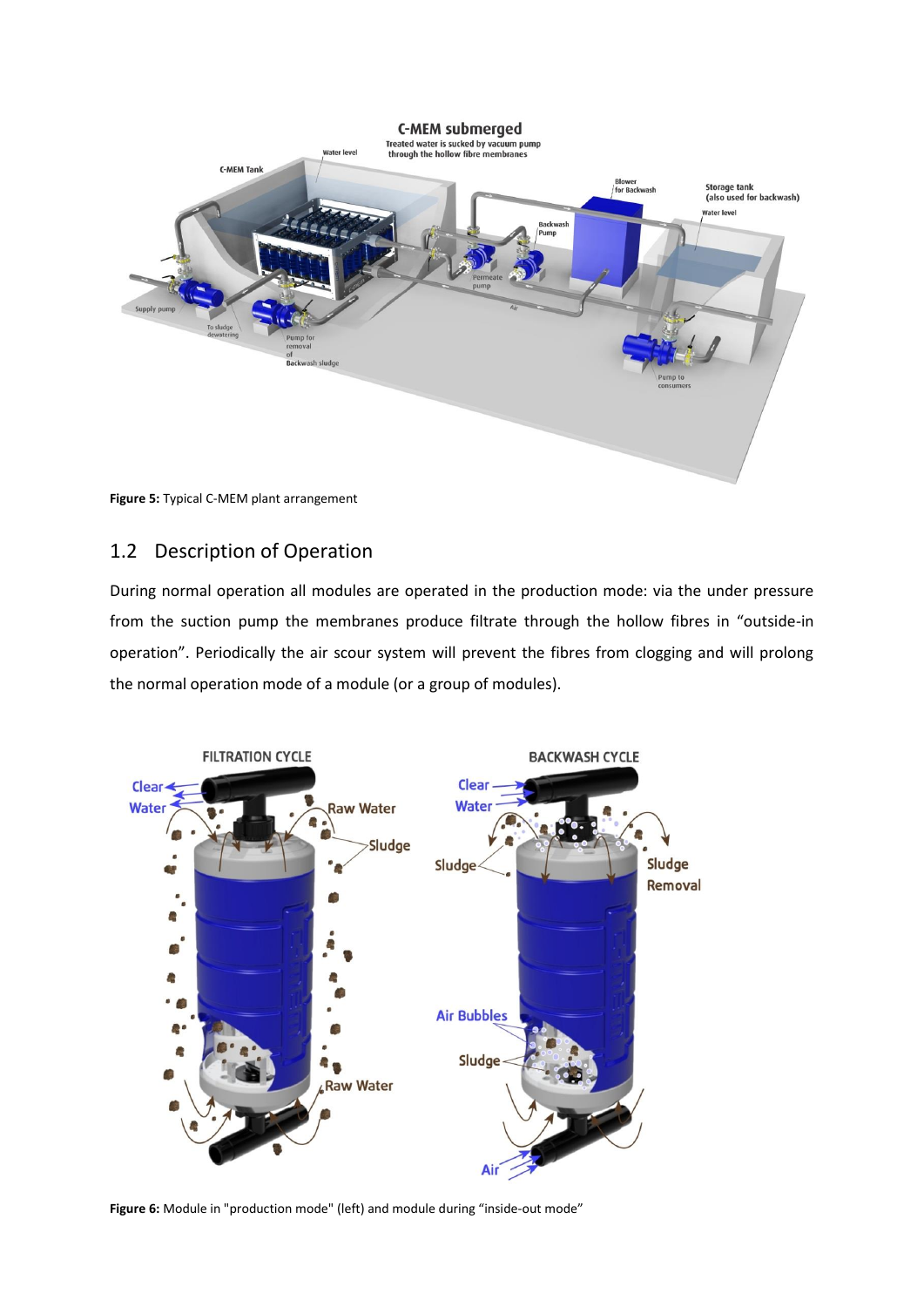Once the filtration capacity of one module (group of modules) has arrived at a certain minimum value or transmembrane pressure has arrived at a certain maximum, the backwash procedure consisting of air and water backwash cycles will clean the clogged membranes in "inside-out mode".

Periodically (for example once a week) scaling of the membranes should be removed by using the clean in place CIP cleaning.

CIP cleaning will be done inside out module by module while other modules can remain in normal operation. Modules can be shifted into a separate chemical cleaning tank for that purpose or stay in the filtration tank.

### 1.3 Control System

The complete operation of the plant is controlled by PCS. Operation and air scour as well as backwash mode cycles are programmed and can be operated via the automation system. A remote device for assistance is provided, which requires a stable telephone or internet connection to site.

#### 1.4 Operational Costs

The C-MEM™ system offers lower operational costs compared to competitors due to following reasons.

- 1. Permeate pumps, backwash pumps and blowers will be equipped with adjustable frequency in order to optimize energy consumption.
- 2. Pumps and blowers will be supplied with optimized energy consumption.
- 3. Membrane aeration cycles are very short, e.g. 15 sec per 10 minutes. The rest of the time the blower can be used for aeration of the bioreactor. So an additional process air blower will be smaller or even not necessary.
- 4. Cleaning chemicals will work in higher efficiency during CIP of membranes as they are injected in the closed membrane cartridge. This will avoid any dilution of chemicals during cleaning and will save overall amount of chemicals.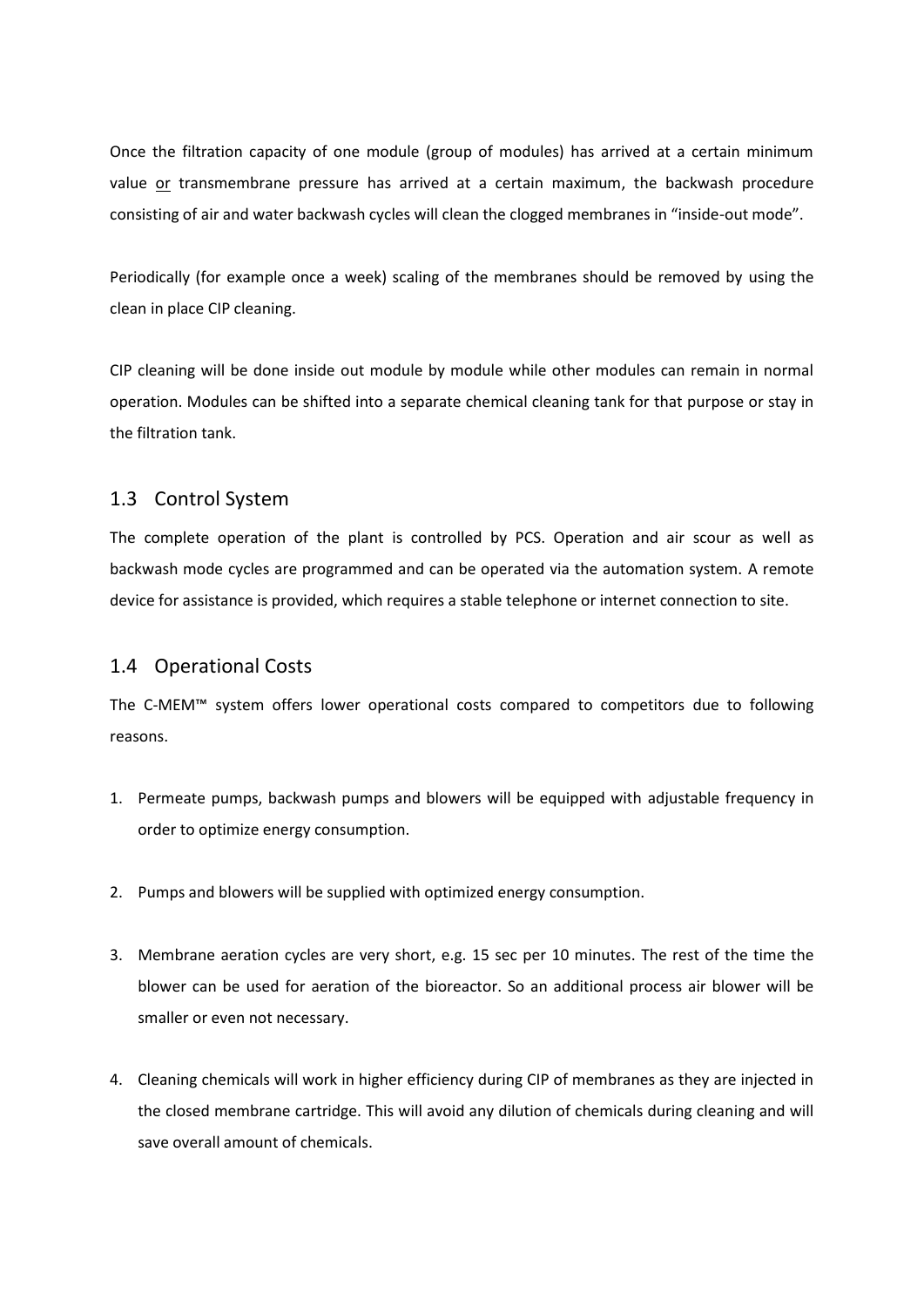## 1.5 Quality Assurance and Integrity test during Operation

The C-MEM™ system is offered with an integrity test system in order to spot leakages in the membrane system during operation without disassembly of membrane system. This includes turbidity measurement as well as pressure decay tests.

# **2 C-MEM™ Process Advantages**

### 2.1 Comparison to other Filtration & Disinfection Systems

Conventional filtration / disinfection consist of sand or other media filters followed by disinfection with appropriate oxidation agents (chlorine, chlorine dioxide, hypochlorite solutions, UV or ozone).

The following general differences to C-MEM™ membrane filtration are important:

- $\checkmark$  Media (sand) filtration normally does not allow retaining particle sizes smaller than 5-10 micron. C- MEM™ filters have pore sizes of 0.05 micron to remove bacteria and virus as well.
- $\checkmark$  Bacteria and virus are not safely retained by a media filtration system. This holds especially true for parasites such as giardia or cryptosporidium cysts.
- $\checkmark$  Disinfection with any disinfectant does not remove organisms, it only inactivates them. The effect depends on the amount of disinfectant used, the quality of filtration applied, the retention time available for oxidation and the existence or non-existence of other competing reaction partners (scavenging). Dead microorganisms are nutrient for other microorganism, thus lead to strong regrowth in the distribution network.
- $\checkmark$  C-MEM<sup>™</sup> does remove bacteria and virus up to a degree of 4-7 log removal (10<sup>4</sup> to 10<sup>7</sup> times reduction), independent of type or life form of organism.
- $\checkmark$  C-MEM<sup>™</sup> does not produce disinfection by-products or bad odours.
- $\checkmark$  C-MEM<sup>™</sup> also removes typical wastewater TOC (total organic carbon) components to a large extent (60 % is a typical figure).